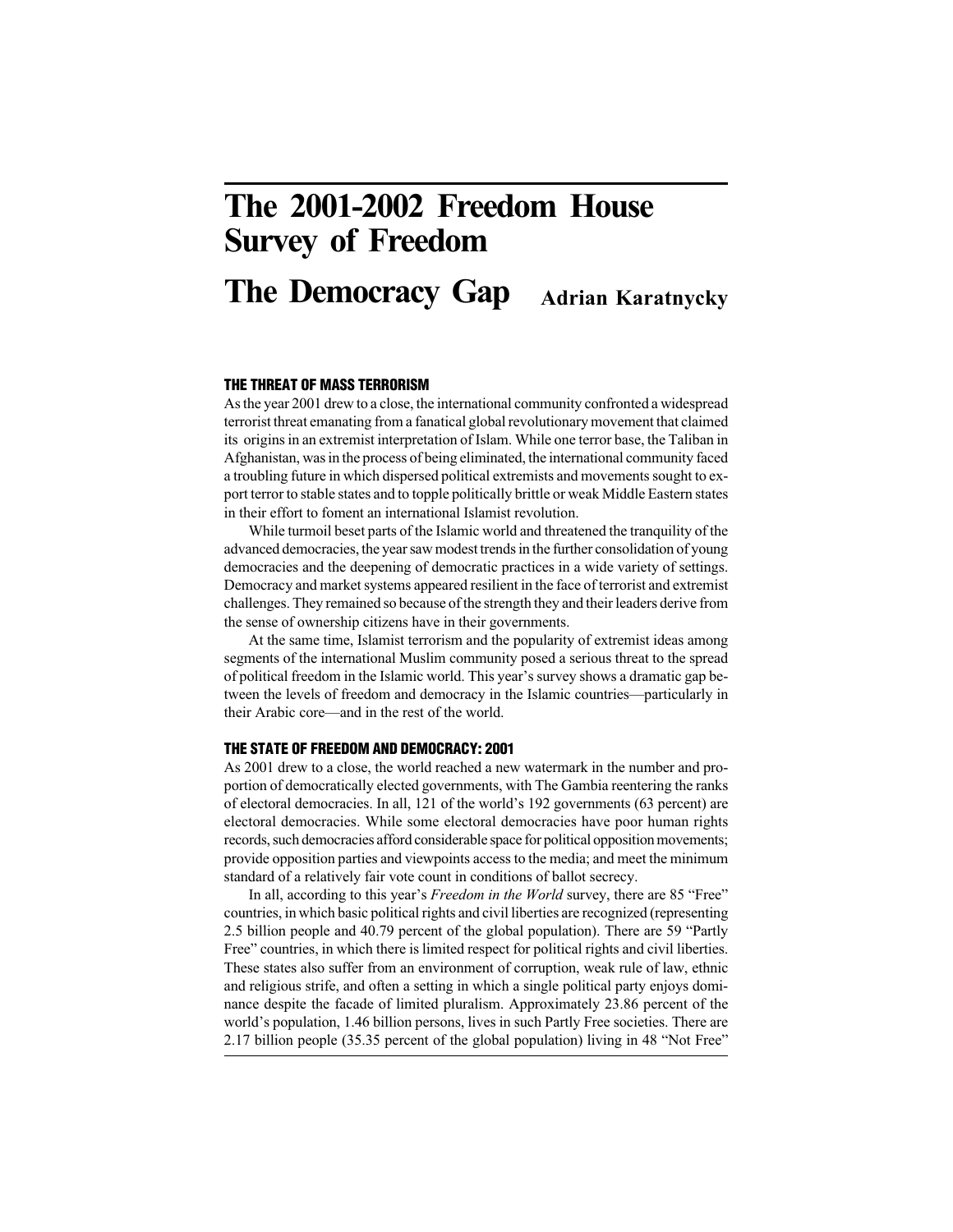**8** Freedom in the World—2001-2002

# **Freedom in the World—2001-2002**

The population of the world as estimated in mid-2001 is 6,130.7 million persons, who reside in 192 sovereign states. The level of political rights and civil liberties as shown comparatively by the Freedom House Survey is:

Partly Free: 1,462.9 million (23.86 percent of the world's population) live in 59 of the states.

Not Free: 2,167.1 million (35.35 percent of the world's population) live in 48 of the states.

**WORLD**

Free: 2,500.7 million (40.79 percent of the world's population) live in 85 of the states.

# **A Record of the Survey (population in millions)**

| 970.9<br>'81<br>1,613.0<br>$(35.90\%)$<br>$(21.60\%)$<br>1,911.9 (42.50%)<br>4,495.8<br>January<br>918.8<br>$(20.04\%)$<br>2,000.2 (43.64%)<br>January<br>1,665.4<br>(36.32%)<br>'83<br>4,584.1<br>1,117.4<br>2.007.0 (41.85%)<br>$(23.30\%)$<br>1,671.4<br>(34.85%)<br>'85<br>4,795.8<br>January<br>1,171.5 (23.60%)<br>1,949.9 (39.30%)<br>1,842.5<br>(37.10%)<br>January<br>'87<br>4,963.9<br>1,027.9<br>(20.05%)<br>2,107.3 (41.09%)<br>1,992.8<br>(38.86%)<br>5,128.0<br>January<br>'89<br>1,143.7<br>2.055.9 (39.28%)<br>(38.87%)<br>(21.85%)<br>2.034.4<br>5,234.0<br>'90<br>January<br>1,485.7<br>(39.23%)<br>$(27.91\%)$<br>1,748.7 (32.86%)<br>2,088.2<br>5,322.6<br>January<br>'91<br>2,306.6<br>$(42.92\%)$<br>(25.29%)<br>1,708.2 (31.79%)<br>$'92$ (a)<br>1,359.3<br>5,374.2<br>January<br>2,403.3<br>(24.83%)<br>$(44.11\%)$<br>1,690.4 (31.06%)<br>'93<br>1,352.2<br>5,446.0<br>January<br>2,224.4 (40.41%)<br>2,234.6 (40.59%)<br>1,046.2<br>$(19.00\%)$<br>January<br>'94<br>5,505.2<br>2,243.4<br>1,119.7<br>(19.97%)<br>$(40.01\%)$<br>2,243.9 (40.02%)<br>5,607.0<br>January<br>'95<br>2,365.8<br>2.221.2 (38.96%)<br>(19.55%)<br>$(41.49\%)$<br>1,114.5<br>5.701.5<br>January<br>'96<br>2,260.1<br>2,260.6 (39.17%)<br>(21.67%)<br>(39.16%)<br>January<br>1,250.3<br>5,771.0<br>'97<br>(21.71%)<br>2,281.9<br>2,284.6 (39.17%)<br>1,266.0<br>(39.12%)<br>5,832.5<br>January<br>'98<br>1,570.6<br>1,984.1 (33.58%)<br>(26.59%)<br>$'99$ (b)<br>2.354.0<br>$(39.84\%)$<br>5,908.7<br>January<br>1,529.0<br>2000<br>$(38.90\%)$<br>(25.58%)<br>2,122.4 (35.51%)<br>2,324.9<br>5,976.3<br>January<br>(40.69%)<br>1,435.8<br>$(23.70\%)$<br>2,157.5 (35.61%)<br>2001<br>2,465.2<br>6,058.5<br>January<br>1,462.9<br>(40.79%)<br>$(23.86\%)$<br>2,167.1 (35.35%)<br>January 2002<br>2,500.7<br>6,130.7<br>(a) The large shift in the population figure between 1991 and 1992 is due to India's change from Free to Partly Free.<br>(b) The large shift in the population figure between 1998 and 1999 is due to India's change from Partly Free to Free. | uunvli<br><b>DATE</b> |  | <b>FREE</b> | <b>PARTLY FREE</b> | <b>NOT FREE</b> | wvnlv<br><b>POPULATION</b> |  |
|--------------------------------------------------------------------------------------------------------------------------------------------------------------------------------------------------------------------------------------------------------------------------------------------------------------------------------------------------------------------------------------------------------------------------------------------------------------------------------------------------------------------------------------------------------------------------------------------------------------------------------------------------------------------------------------------------------------------------------------------------------------------------------------------------------------------------------------------------------------------------------------------------------------------------------------------------------------------------------------------------------------------------------------------------------------------------------------------------------------------------------------------------------------------------------------------------------------------------------------------------------------------------------------------------------------------------------------------------------------------------------------------------------------------------------------------------------------------------------------------------------------------------------------------------------------------------------------------------------------------------------------------------------------------------------------------------------------------------------------------------------------------------------------------------------------------------------------------------------------------------------------------------------------------------------------------------------------------------------------------------------------------------------------------------------------------------|-----------------------|--|-------------|--------------------|-----------------|----------------------------|--|
|                                                                                                                                                                                                                                                                                                                                                                                                                                                                                                                                                                                                                                                                                                                                                                                                                                                                                                                                                                                                                                                                                                                                                                                                                                                                                                                                                                                                                                                                                                                                                                                                                                                                                                                                                                                                                                                                                                                                                                                                                                                                          |                       |  |             |                    |                 |                            |  |
|                                                                                                                                                                                                                                                                                                                                                                                                                                                                                                                                                                                                                                                                                                                                                                                                                                                                                                                                                                                                                                                                                                                                                                                                                                                                                                                                                                                                                                                                                                                                                                                                                                                                                                                                                                                                                                                                                                                                                                                                                                                                          |                       |  |             |                    |                 |                            |  |
|                                                                                                                                                                                                                                                                                                                                                                                                                                                                                                                                                                                                                                                                                                                                                                                                                                                                                                                                                                                                                                                                                                                                                                                                                                                                                                                                                                                                                                                                                                                                                                                                                                                                                                                                                                                                                                                                                                                                                                                                                                                                          |                       |  |             |                    |                 |                            |  |
|                                                                                                                                                                                                                                                                                                                                                                                                                                                                                                                                                                                                                                                                                                                                                                                                                                                                                                                                                                                                                                                                                                                                                                                                                                                                                                                                                                                                                                                                                                                                                                                                                                                                                                                                                                                                                                                                                                                                                                                                                                                                          |                       |  |             |                    |                 |                            |  |
|                                                                                                                                                                                                                                                                                                                                                                                                                                                                                                                                                                                                                                                                                                                                                                                                                                                                                                                                                                                                                                                                                                                                                                                                                                                                                                                                                                                                                                                                                                                                                                                                                                                                                                                                                                                                                                                                                                                                                                                                                                                                          |                       |  |             |                    |                 |                            |  |
|                                                                                                                                                                                                                                                                                                                                                                                                                                                                                                                                                                                                                                                                                                                                                                                                                                                                                                                                                                                                                                                                                                                                                                                                                                                                                                                                                                                                                                                                                                                                                                                                                                                                                                                                                                                                                                                                                                                                                                                                                                                                          |                       |  |             |                    |                 |                            |  |
|                                                                                                                                                                                                                                                                                                                                                                                                                                                                                                                                                                                                                                                                                                                                                                                                                                                                                                                                                                                                                                                                                                                                                                                                                                                                                                                                                                                                                                                                                                                                                                                                                                                                                                                                                                                                                                                                                                                                                                                                                                                                          |                       |  |             |                    |                 |                            |  |
|                                                                                                                                                                                                                                                                                                                                                                                                                                                                                                                                                                                                                                                                                                                                                                                                                                                                                                                                                                                                                                                                                                                                                                                                                                                                                                                                                                                                                                                                                                                                                                                                                                                                                                                                                                                                                                                                                                                                                                                                                                                                          |                       |  |             |                    |                 |                            |  |
|                                                                                                                                                                                                                                                                                                                                                                                                                                                                                                                                                                                                                                                                                                                                                                                                                                                                                                                                                                                                                                                                                                                                                                                                                                                                                                                                                                                                                                                                                                                                                                                                                                                                                                                                                                                                                                                                                                                                                                                                                                                                          |                       |  |             |                    |                 |                            |  |
|                                                                                                                                                                                                                                                                                                                                                                                                                                                                                                                                                                                                                                                                                                                                                                                                                                                                                                                                                                                                                                                                                                                                                                                                                                                                                                                                                                                                                                                                                                                                                                                                                                                                                                                                                                                                                                                                                                                                                                                                                                                                          |                       |  |             |                    |                 |                            |  |
|                                                                                                                                                                                                                                                                                                                                                                                                                                                                                                                                                                                                                                                                                                                                                                                                                                                                                                                                                                                                                                                                                                                                                                                                                                                                                                                                                                                                                                                                                                                                                                                                                                                                                                                                                                                                                                                                                                                                                                                                                                                                          |                       |  |             |                    |                 |                            |  |
|                                                                                                                                                                                                                                                                                                                                                                                                                                                                                                                                                                                                                                                                                                                                                                                                                                                                                                                                                                                                                                                                                                                                                                                                                                                                                                                                                                                                                                                                                                                                                                                                                                                                                                                                                                                                                                                                                                                                                                                                                                                                          |                       |  |             |                    |                 |                            |  |
|                                                                                                                                                                                                                                                                                                                                                                                                                                                                                                                                                                                                                                                                                                                                                                                                                                                                                                                                                                                                                                                                                                                                                                                                                                                                                                                                                                                                                                                                                                                                                                                                                                                                                                                                                                                                                                                                                                                                                                                                                                                                          |                       |  |             |                    |                 |                            |  |
|                                                                                                                                                                                                                                                                                                                                                                                                                                                                                                                                                                                                                                                                                                                                                                                                                                                                                                                                                                                                                                                                                                                                                                                                                                                                                                                                                                                                                                                                                                                                                                                                                                                                                                                                                                                                                                                                                                                                                                                                                                                                          |                       |  |             |                    |                 |                            |  |
|                                                                                                                                                                                                                                                                                                                                                                                                                                                                                                                                                                                                                                                                                                                                                                                                                                                                                                                                                                                                                                                                                                                                                                                                                                                                                                                                                                                                                                                                                                                                                                                                                                                                                                                                                                                                                                                                                                                                                                                                                                                                          |                       |  |             |                    |                 |                            |  |
|                                                                                                                                                                                                                                                                                                                                                                                                                                                                                                                                                                                                                                                                                                                                                                                                                                                                                                                                                                                                                                                                                                                                                                                                                                                                                                                                                                                                                                                                                                                                                                                                                                                                                                                                                                                                                                                                                                                                                                                                                                                                          |                       |  |             |                    |                 |                            |  |
|                                                                                                                                                                                                                                                                                                                                                                                                                                                                                                                                                                                                                                                                                                                                                                                                                                                                                                                                                                                                                                                                                                                                                                                                                                                                                                                                                                                                                                                                                                                                                                                                                                                                                                                                                                                                                                                                                                                                                                                                                                                                          |                       |  |             |                    |                 |                            |  |
|                                                                                                                                                                                                                                                                                                                                                                                                                                                                                                                                                                                                                                                                                                                                                                                                                                                                                                                                                                                                                                                                                                                                                                                                                                                                                                                                                                                                                                                                                                                                                                                                                                                                                                                                                                                                                                                                                                                                                                                                                                                                          |                       |  |             |                    |                 |                            |  |
|                                                                                                                                                                                                                                                                                                                                                                                                                                                                                                                                                                                                                                                                                                                                                                                                                                                                                                                                                                                                                                                                                                                                                                                                                                                                                                                                                                                                                                                                                                                                                                                                                                                                                                                                                                                                                                                                                                                                                                                                                                                                          |                       |  |             |                    |                 |                            |  |
|                                                                                                                                                                                                                                                                                                                                                                                                                                                                                                                                                                                                                                                                                                                                                                                                                                                                                                                                                                                                                                                                                                                                                                                                                                                                                                                                                                                                                                                                                                                                                                                                                                                                                                                                                                                                                                                                                                                                                                                                                                                                          |                       |  |             |                    |                 |                            |  |

countries, where basic political rights are absent and basic civil liberties are widely and systematically denied.

# **COUNTRY TRENDS**

**SURVEY**

The year's trends yielded mixed results, with 16 countries registering significant gains in freedom and 17 registering setbacks for political rights and civil liberties.

Among the countries making important gains in freedom was Peru, which reentered the ranks of Free countries after open democratic elections that saw the victory of Alejandro Toledo. Peru's democratic gains came after a period of terrorism, instability, and corrupt authoritarian rule by former President Alberto Fujimori. The Gambia's status improved from Not Free to Partly Free after the government lifted a controversial decree barring opponents from political activity in advance of nationwide elections. Mauritania registered gains and saw its status improve from Not Free to Partly Free as a consequence of local and national parliamentary elections. Additional advances for freedom were registered in Albania, Bahrain, Bulgaria, Cambodia, Cameroon, Congo (Brazzaville), Congo (Kinshasa), Côte d'Ivoire, Croatia, East Timor, Equatorial Guinea, Fiji, and Yugoslavia.

Among 17 states suffering significant setbacks to freedom was Trinidad and Tobago, which declined from Free to Partly Free as the country's parliamentary system broke down amid a disputed national election and growing corruption. Argentina slipped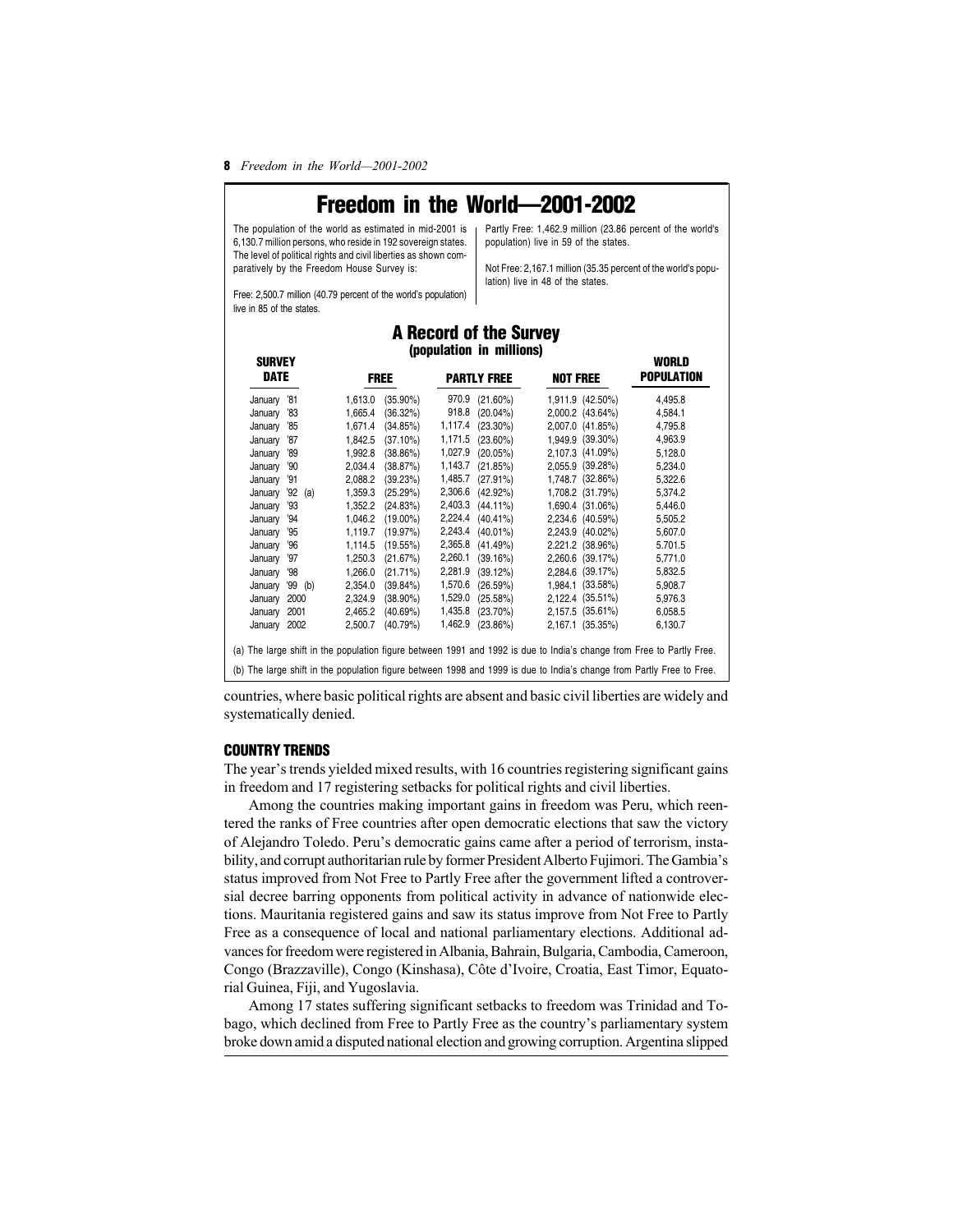Survey of Freedom **9**

from Free to Partly Free due to the resignation of an elected president, growing evidence of a lack of professionalism in the judiciary, and significant increases in public insecurity, including common crime, police misconduct, and organized civil disobedience arising from a mounting economic crisis. Liberia saw its status decline to Not Free as a result of persistent repression of political opponents. Under the authoritarian leadership of President Robert Mugabe, Zimbabwe entered the ranks of Not Free countries amid widespread violence against the opposition, civil society, and the independent media, and as the government acted to reduce the independence of the judiciary. Additional substan-

| <b>The Global Trend</b> |    |                                  |    |  |  |  |
|-------------------------|----|----------------------------------|----|--|--|--|
|                         |    | <b>Free</b> Partly Free Not Free |    |  |  |  |
| 1991-1992               | 76 | 65                               | 42 |  |  |  |
| 1996-1997               | 79 | 59                               | 53 |  |  |  |
| 2001-2002               | 85 | 59                               | 48 |  |  |  |

| <b>Tracking Democracy</b> |                              |  |  |  |
|---------------------------|------------------------------|--|--|--|
|                           | <b>Number of Democracies</b> |  |  |  |
| 1991-1992                 | 91                           |  |  |  |
| 1996-1997                 | 118                          |  |  |  |
| 2001-2002                 | 121                          |  |  |  |

tial declines in freedom occurred in Belize, Benin, the Central African Republic, Egypt, Eritrea, Haiti, Jamaica, Jordan, Macedonia, Malawi, Morocco, Nigeria, and Yemen.

At the end of 2001, there were 121 electoral democracies among the world's 192 states (63 percent). The 1987-88 survey had found that just 66 of 164 countries (40 percent) were electoral democracies. In short, the number of new democratically elected governments has increased by 55 over the space of 14 years, an average of nearly 4 per year. This gradual, sustained expansion of electoral democracy has helped to create a framework for improvements in basic human rights worldwide.

# **REGIONAL PATTERNS**

Democracy and freedom are the dominant trends in Western and East-Central Europe, in the Americas, and increasingly in the Asia-Pacific region. In the former Soviet Union, the picture remains mixed, with progress toward freedom stalled and a number of countries consolidating into dictatorships. In Africa, too, Free societies and electoral democracies remain a distinct minority. There are no true democracies or Free countries within the Arab world, and there is a low proportion of Free and democratic Muslim states.

Of the 53 countries in Africa, 9 are Free (17 percent), 25 are Partly Free (47 percent), and 19 are Not Free (36 percent). Only 20 African countries (38 percent) are electoral democracies. Generally, the region continued to be the most dynamic part of the world, but there was little evidence of forward momentum toward greater openness. This year, 7 African states registered gains for freedom, while 9 suffered significant setbacks.

In Asia, 18 of the region's 39 countries are Free (46 percent), 10 are Partly Free (26 percent), and 11 are Not Free (28 percent). Despite the looming presence of Communist China and the rhetoric of "Asian values," 24 (62 percent) of the region's polities are electoral democracies.

In East-Central Europe and the former U.S.S.R., there is now evidence of a deepening chasm. In Central Europe and parts of Eastern Europe, including the Baltic states,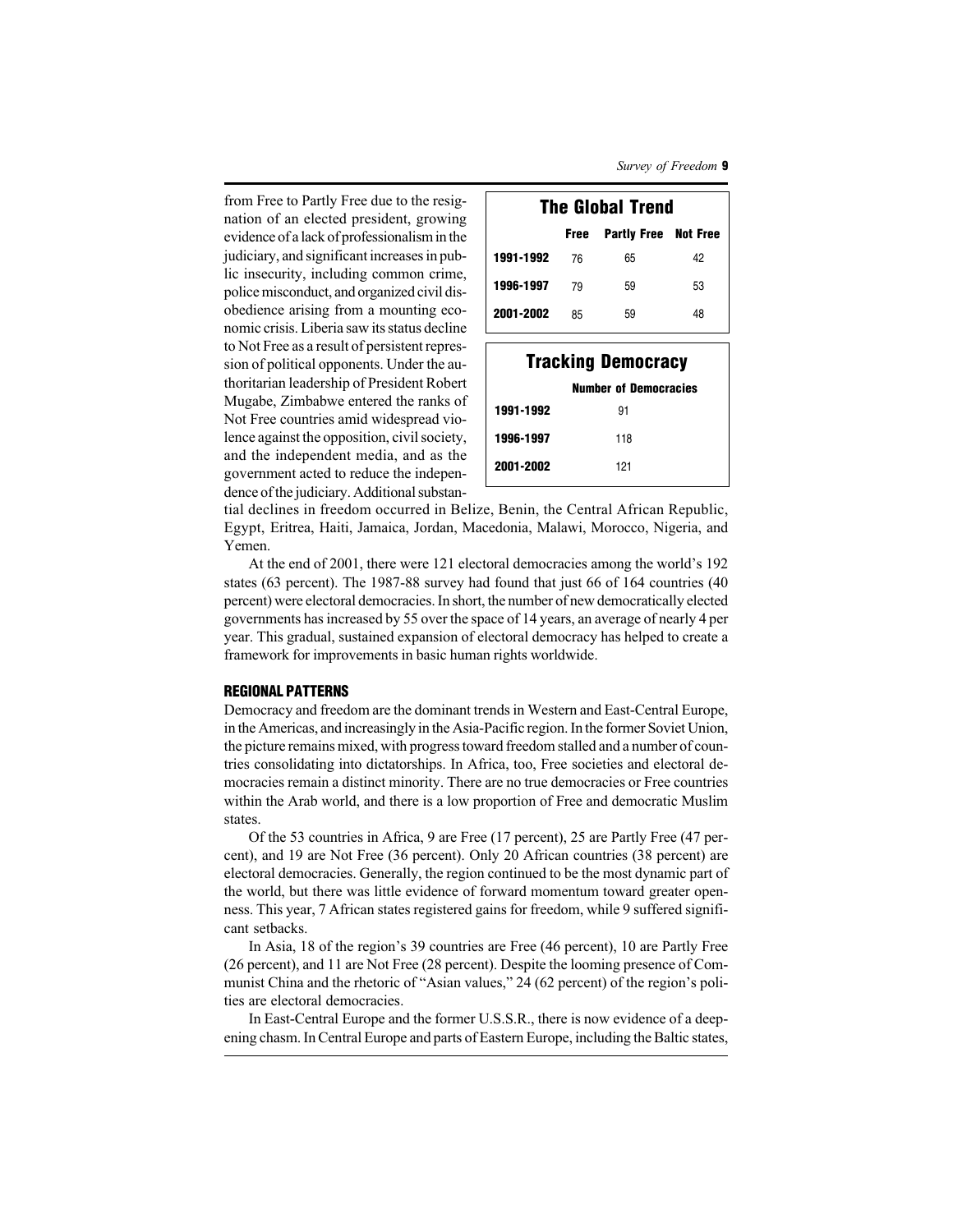**10** Freedom in the World—2001-2002

democracy and freedom prevail; in the Commonwealth of Independent States (CIS), however, progress toward the emergence of open societies has stalled or failed. Overall, 19 of the 27 post-Communist countries of East-Central Europe and the CIS are electoral democracies (70 percent). In addition, 11 of the region's states are Free (41 percent), 10 are Partly Free (37 percent), and 6 are Not Free (22 percent). Of the 12 non-Baltic former Soviet republics, 6 countries are Partly Free, 6 are Not Free, and none are Free. Stagnation and reversals for freedom characterized virtually all the non-Baltic Soviet states.

Western Europe remains the preserve of Free countries and democracies, with all 24 states both free and democratic.



Among the 35 countries in the Americas, 32 are electoral democracies (91 percent). In addition, 22 states are rated as Free (63 percent), 11 are Partly Free (31 percent), and 2—Cuba and Haiti—are Not Free (6 percent).

In the 14 Middle Eastern countries (excluding those in North Africa), the roots of democracy and freedom are weakest. In this region there is only one Free country, Israel (7 percent); there are three Partly Free states—Jordan, Kuwait, and Turkey (21 percent)—and ten countries that are Not Free (71 percent). Israel and Turkey are the region's only electoral democracies (14 percent).

#### **FREEDOM AND THE ISLAMIC WORLD: THE DEMOCRACY GAP**

Since the early 1970s, when the third major historical wave of democratization began, the Islamic world—and, in particular, its Arabic core—has seen little significant evidence of improvements in political openness, respect for human rights, and transparency. Indeed, the democracy gap between the Islamic world and the rest of the world is dramatic. Of the 192 countries in the world today, 121 are electoral democracies; but in countries with an Islamic majority, only 11 of 47 have democratically elected governments, or 23 percent. In the non-Islamic world, there are 110 electoral democracies out of 145 states, over 75 percent. This means that a non-Islamic state is nearly three times more likely to be democratic than an Islamic state. There are no electoral democracies among the 16 Arabic states of the Middle East and North Africa.

While presidential and parliamentary democracies and constitutional monarchies are the norm in almost four out of five of the world's non-Islamic states, in countries with a majority Islamic population there are ten presidential-parliamentary democracies and one parliamentary democracy. At the same time, within the Islamic world there are nine countries with authoritarian presidencies, there are seven with dominant party states in which opposition parties are nominal, there are six with presidential-parliamentary systems with features of authoritarian rule, there are nine traditional monar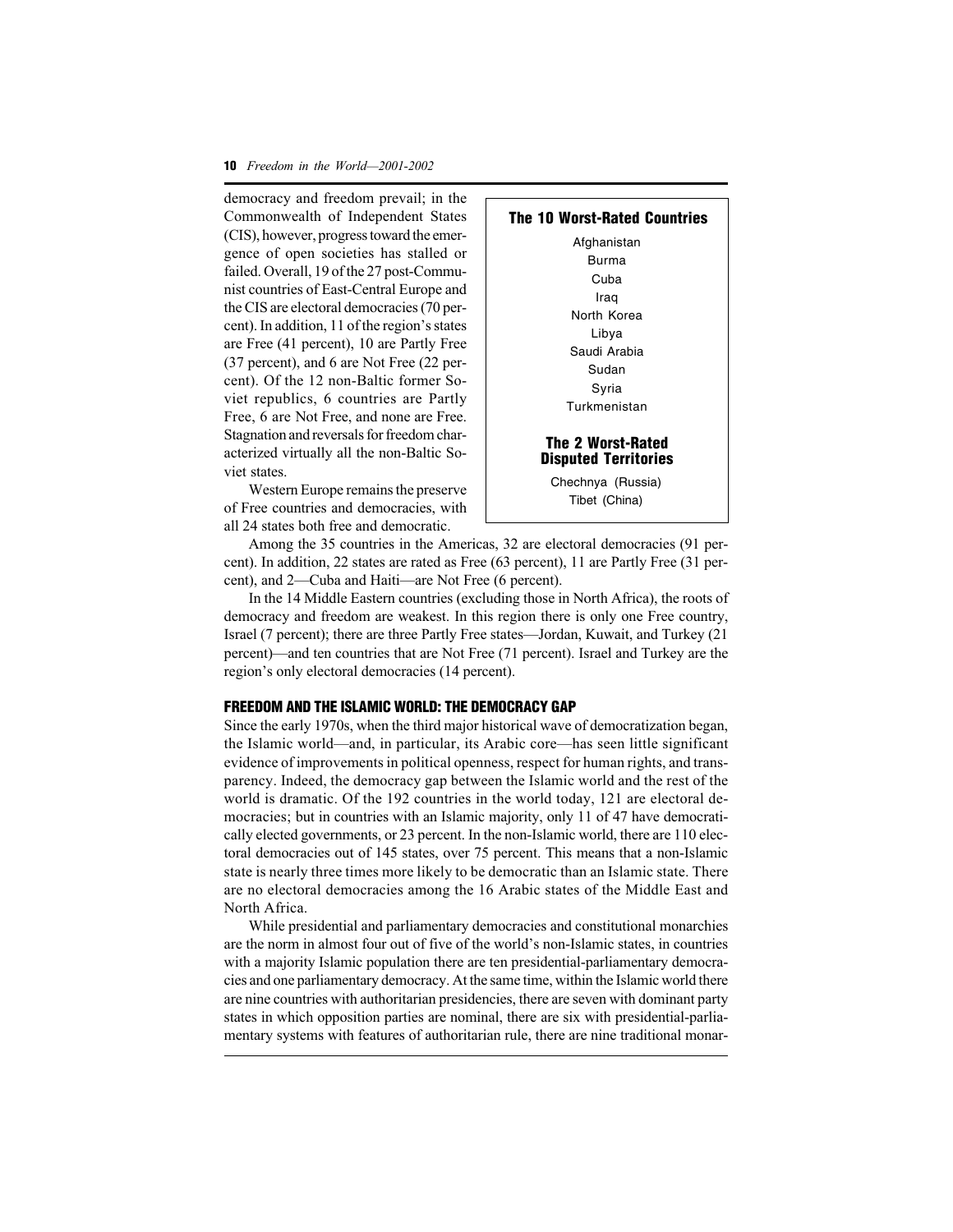chies, there are three one-party states, there is one military-ruled state, and until November there was one fundamentalist theocracy, Afghanistan under the rule of the Taliban.

#### **THE FREEDOM GAP**

There is an even more dramatic freedom gap between majority Islamic countries and the rest of the world. In countries in which there is an Islamic majority, there is just 1 Free country, Mali, while 18 are rated Partly Free and 28 are Not Free. By contrast, among the non-Islamic countries, 84 are Free, 41 are Partly Free, and 20 are Not Free.

Twenty years ago, there was also one Free country among states with a majority Islamic population, while there were 20 that were Partly Free and 18 Not Free. By contrast, at the close of 1981, the rest of the world registered 50 Free countries (the majority of them in Europe and North America), 31 Partly Free countries, and 42 Not Free countries.

This means that over a 20-year period—which also saw the emergence of 30 new states—the number of Free countries in the non-Islamic world increased by 34, the number of Partly Free states grew by 10, while the number of Not Free countries declined by 22. Over this 20-year time frame, diametrical trends were taking place in the Islamic world. The number of Free countries remained stuck at 1 and the number of Partly Free countries declined by 2, while the number of Not Free countries increased by 10. In other words, while the countries of Latin America, Africa, East-Central Europe, and South and East Asia experienced significant gains for democracy and freedom over the last 20 years, the countries of the Islamic world experienced an equally significant increase in repressive regimes.

These opposite trends have contributed to a growing gap between the Islamic world and the rest of humanity. Indeed, while some posit a clash of civilizations, such a clash is not between the Islamic world and the Judeo-Christian civilization; rather, it is on the one hand between the Islamic world and its Middle Eastern core, and on the other between the nondemocratic Islamic world (in particular its repressive Arabic core) and the rest of the world.

This dichotomy persists in every region in which Islam has a presence. A look at the political map of Africa is revealing. It shows, for example, that among the majority Islamic countries of the African continent, only 1 of the 20 countries is rated Free, 10 are Partly Free, and 9 are Not Free. By contrast, among the non-Islamic countries of Africa, 8 are Free, 14 are Partly Free, and 11 are Not Free. Similarly, 7 of the 20 Muslim African countries are democracies, while 13 of 33 non-Muslim African states have democratically elected governments.

In the non-Islamic countries of East Central Europe and the former USSR, there are 11 Free countries, 9 Partly Free countries, and 1 Not Free country, while among the majority Islamic states in this category, 1 country is rated Partly Free and 5 are Not Free.

A similar dichotomy is revealed in Asia, where there are 18 Free, 7 Partly Free, and 7 Not Free countries among the non-Islamic countries, while among the Asian countries with a majority Islamic population, none is rated Free, 3 are Partly Free, and 4 are Not Free.

The weakness of democratic culture and free market beliefs in many of the majority Islamic states, particularly in the Arabic states, as well as the weak democratic dis-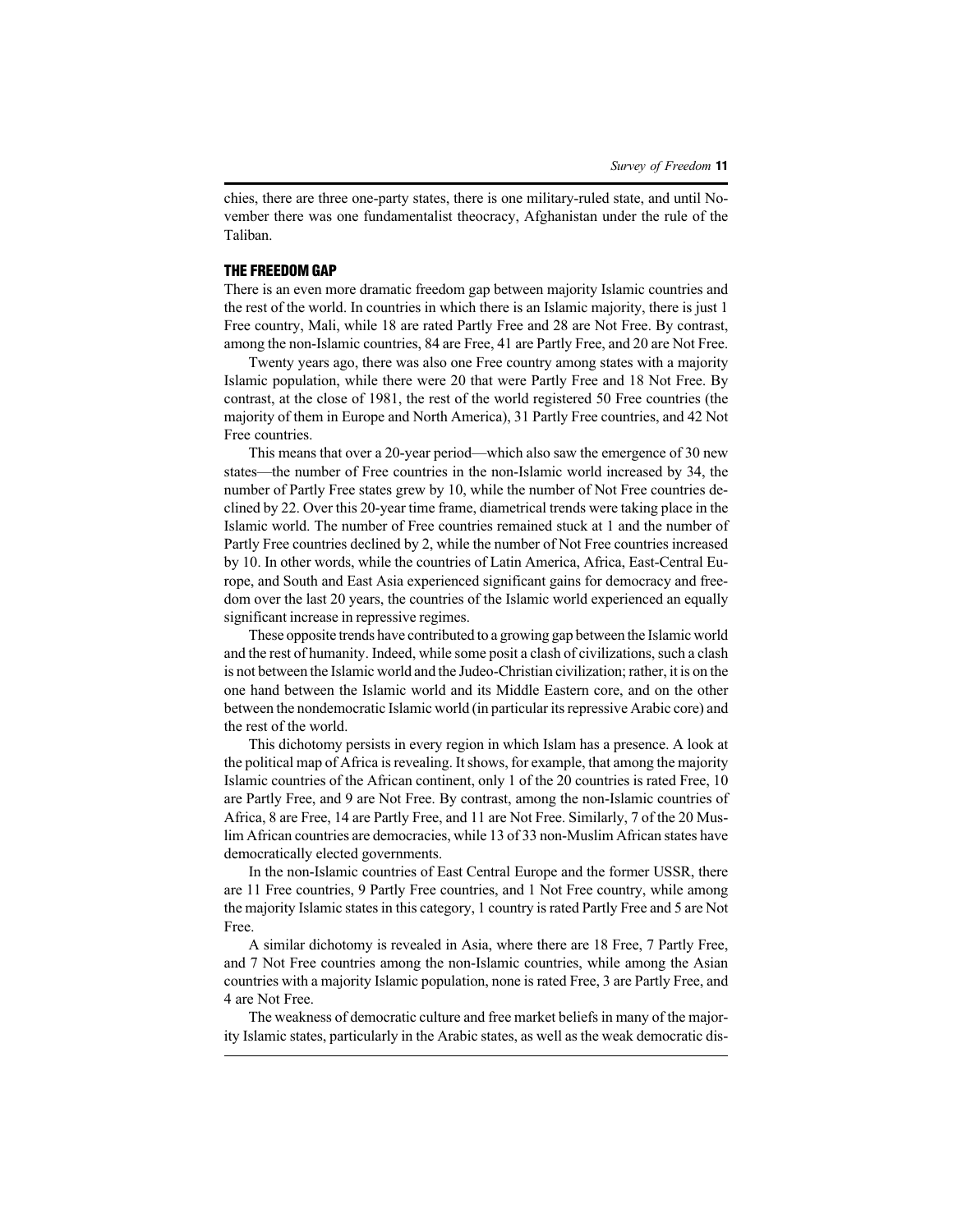#### **12** Freedom in the World—2001-2002

course within a large part of Islamic civilization contributes to political conflict in multidenominational settings. In countries like Lebanon, large portions of the Islamic population have been drawn to the appeal and patronage of antidemocratic movements. In Nigeria, a clash has erupted between fundamentalist Islamic forces seeking to impose their version of sharia (Islamic prescriptions related to lifestyle and law) in states where Muslims predominate and pursue policies that violate basic rights, in particular the rights of religious minorities and women. In the Philippines, Islamist ideas have raised tensions on the island of Mindanao and posed a serious threat to security. Similarly, Islamism has provoked a war of genocide against the predominantly Christian and animist African population of southern Sudan. In 2001, a new insurgency by the Islamic-Albanian minority contributed to the deterioration of civil liberties in the democratic state of Macedonia. In Indonesia, Islamic fundamentalism has in recent years fed attacks on predominantly Christian Chinese minorities and threatened the country's democratic transition.

While a number of the more repressive Arabic states—Egypt and Saudi Arabia, most notably—have successfully suppressed Islamist political movements, they have at the same time tolerated the spread of radical fundamentalist ideas to other countries. Moreover, such states have permitted—some say encouraged—the proliferation of anti-Western and anti-U.S. views within their media and by Islamic clerics.

In other states, the Islamist threat has proved real. In Algeria, Islamists nearly captured state power, and when they were thwarted in a military coup, proceeded to launch a decade-long war of terror that has claimed more than 100,000 lives. In Kuwait, which has seen a limited devolution of power to an elected parliament, fundamentalists have captured substantial numbers of seats and are seeking to impose their version of sharia on Kuwaiti society.

The significant threat posed by Islamism in many predominantly Muslim societies and the absence of democratic practices in many Islamic majority states should not obscure the considerable democratic ferment in the Islamic world. Democratic polities are now found in Albania, Bangladesh, Djibouti, The Gambia, Indonesia, Mali, Niger, Nigeria, Senegal, Sierra Leone, and Turkey.

Notably, none of these Islamic democracies has a majority Arab population, and all are found in the Islamic periphery in South and East Asia, on the border of Europe and the Caucasus, and in Northern and Central Africa. Out of the non-Arabic Islamic countries, 11 of 30 countries are electoral democracies, while none of the 17 majority Arabic countries has a democratically elected government. Among the majority Arabic countries, 1, Tunisia, has an authoritarian presidential system; two—Libya and Iraq—are one-party dictatorships; 1, Lebanon, is a presidential-parliamentary system under the foreign influence of Syria; and 4 are states with a dominant ruling party that faces a thwarted and severely circumscribed political opposition (Algeria, Egypt, Syria, and Yemen). The 9 remaining states are monarchies.

Still, recent history shows that Islam is not inherently incompatible with democratic values. Indeed, if we take into account the large Muslim populations of such countries as India, Bangladesh, Indonesia, Nigeria, and Turkey, and the Islamic populations of North America and Western Europe, the majority of the world's Muslims live under democratically constituted governments.

As significantly, over the last three years, democracy has been restored or has emerged in Albania, Indonesia, and Nigeria. In Islamic Iran, there has been considerable democratic foment, and it is clear, the public is eager to supplant the political domi-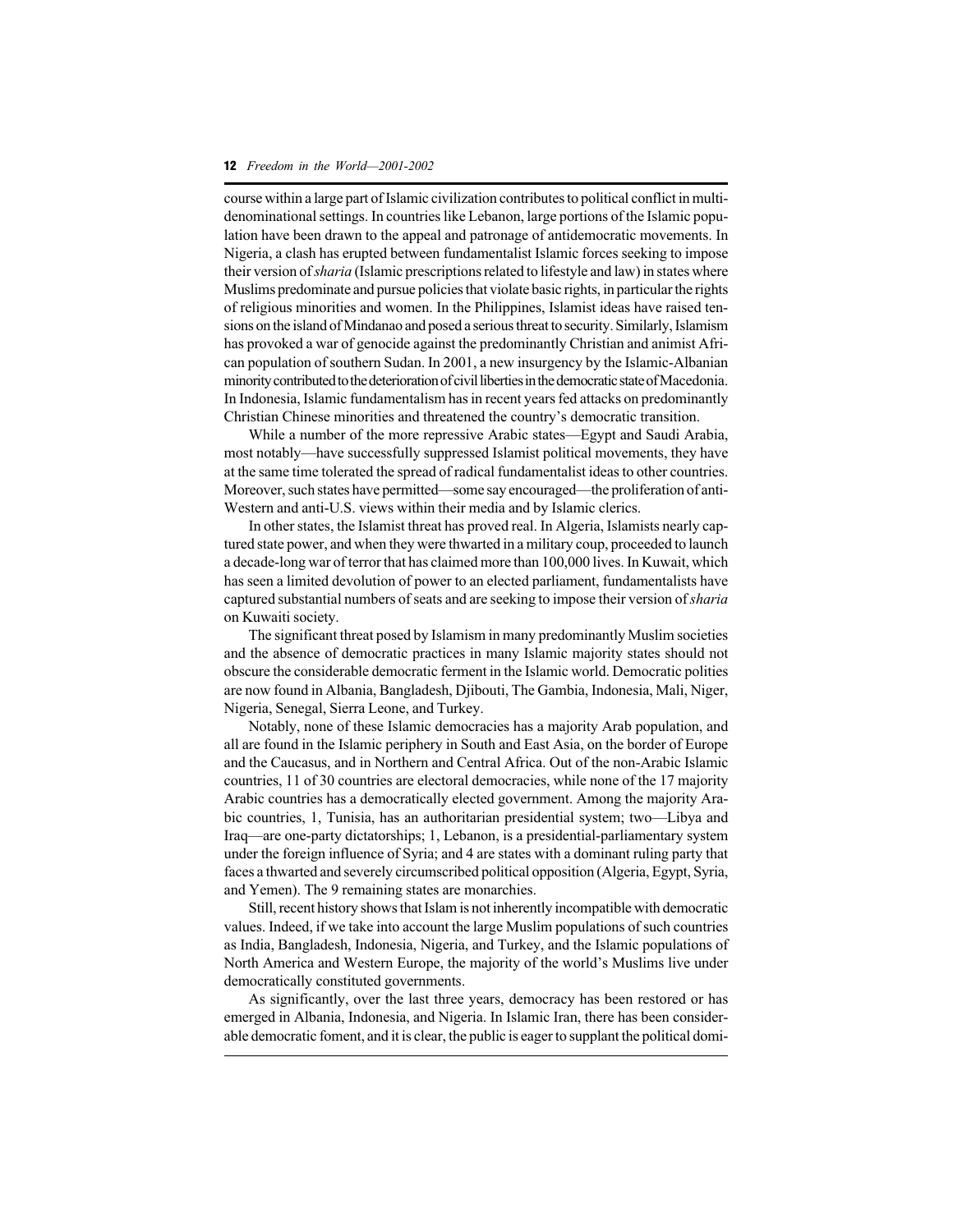nance of the country's fundamentalist clergy. The Islamic plurality in Bosnia has respected basic democratic norms, and in majority Islamic Kosovo, local elections have confirmed the electoral victory of moderate, pro-democratic secular forces.

#### **FACTORS INHIBITING DEMOCRATIC DEVLOPMENT**

There are, of course, many factors that have contributed to the weakness of democracy and freedom in large parts of the Muslim world. Islam has spread to many of the less developed parts of the world, where education and prosperity have also lagged behind.

Another factor contributing to the democracy gap has been the cultural burden imposed by an interpretation of Islamic faith and tradition that relegates women to a second-class status as worshippers and members of society. The severe limitations placed on women in such countries as Afghanistan and Saudi Arabia, and other Persian Gulf states, are grave impediments to their participation in civic life.

A third factor has been the Islamic tradition that merges religion and the state. As Bernard Lewis has written, "In Muslim theory, church and state are not separate or separable institutions….Such familiar pairs of words as lay and ecclesiastical, sacred and profane, spiritual and temporal, and the like have no equivalent in classical Arabic or in other Islamic languages, since the dichotomy they express, deeply rooted in Christendom, was unknown in Islam until comparatively modern times."<sup>1</sup> This is not to say that the distinction does not exist in practice. Indeed, of the 47 Islamic polities, only 2, Afghanistan and the Islamic Republic of Iran, united clerical leadership with the political leadership of the state.

Another factor has been the corrosive power of oil and natural gas reserves. The income derived from these commodities has conferred vast riches on a narrow ruling elite. For decades, such revenue has also meant that many Islamic societies have not needed to focus on building the types of viable entrepreneurial and wealth-creating economic systems that less resource rich countries have employed to build prosperous societies. Instead, they used oil revenues to provide large subventions to their populations, creating a unique form of public welfare that reinforces idleness and suppresses initiative. With oil dividends declining, many Arabic and other oil-rich Islamic states will need to confront harsh choices and take measures that empower individual initiative, build selfsustaining middle classes, and in so doing create a basis for democratic civic life.

Finally, there is the historical legacy. Many of the Arabic states remain narrowly held monarchies, with few features of broader consultation and democratization. The ostentatious economic oligarchies that the monarchies have spawned have created significant resentment within these states and contributed to the appeal of fundamentalist movements.

Many of the remaining Arabic states—Egypt, Iraq, Libya, and Syria—are the heirs to the statist authoritarianism of Arab socialist and secular Ba'athist regimes, whose worldviews and systems of mass mobilization derive from such totalitarian models as fascism and communism. These states have suppressed democratic and fundamentalist Islamist movements alike, and they have not undergone the political reforms that occurred in most of the Communist world.

While it is clear that all these factors have contributed to a singular lack of progress toward democracy and civic activism in most of the Arab world, it is also worth noting that important, though halting and inconsistent, inroads toward democratic reform have been made in several Arabic countries. In Algeria, despite the disruptive influence of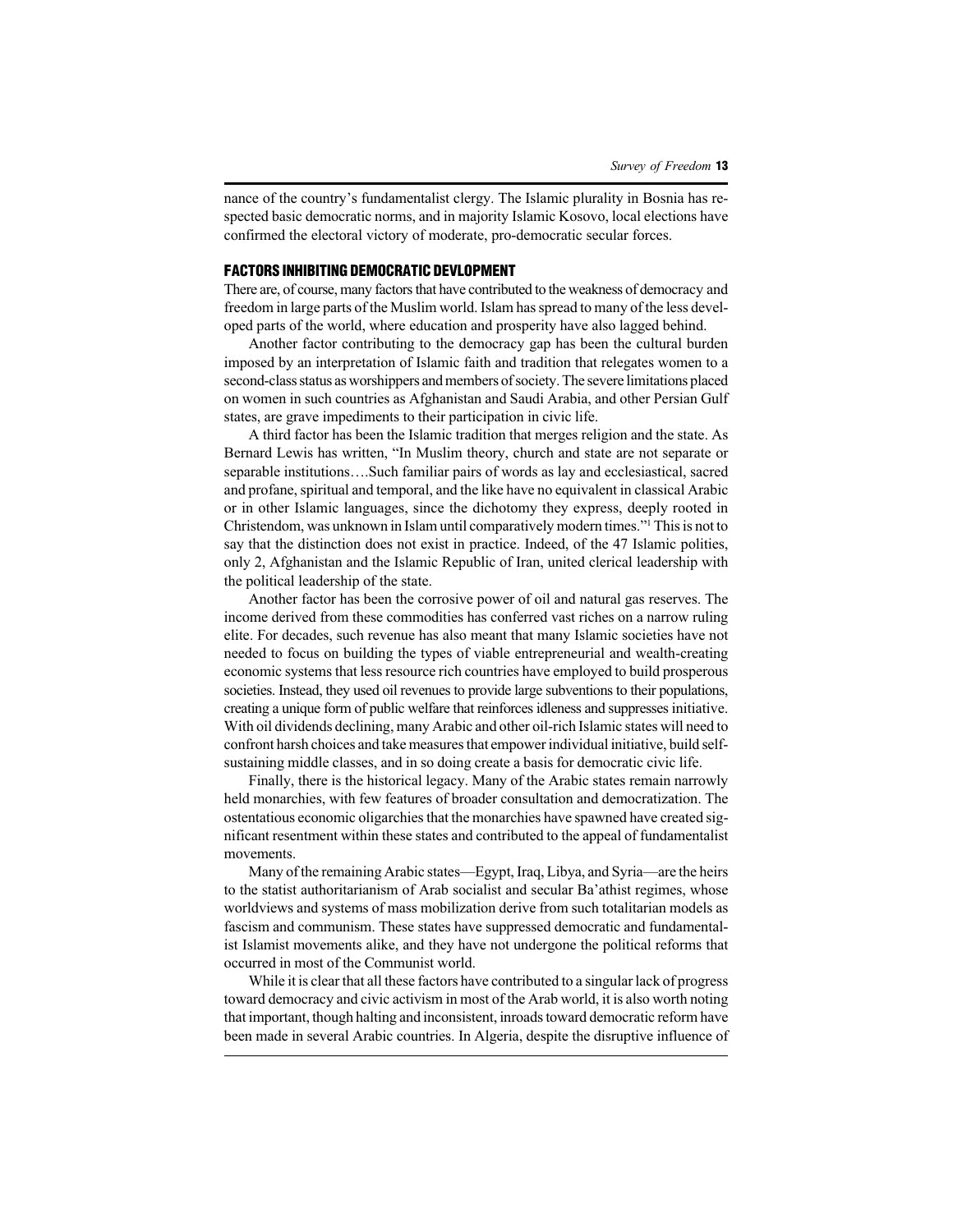Islamist terror, the public has voted in large numbers—albeit in flawed elections—to signal its disapproval of terror and violence as a path to power.

In Jordan, the monarch has moved prudently to devolve some power to local governments and has established a parliament with limited powers. While there is some space for political parties, civic groups, and unions, the last year saw chaotic protests by radical opponents of a normalization of relations with Israel that resulted in a temporary ban on demonstrations.

Morocco, too, has seen limited relaxation of political restrictions; the king declared in December 2000 his commitment to the establishment of a constitutional democratic monarchy.

In Bahrain, a national referendum in which both men and women voted, overwhelmingly ratified wide-ranging political reforms that may move the country toward constitutional monarchy. These reforms have been accompanied by the return of opposition figures from exile, the rehiring of those dismissed from state jobs for political reasons, and the creation of a commission to investigate allegations of torture and past human rights violations.

Yemen's limited progress toward democratic reform has been set back by President Ali Abdullah Saleh's efforts to increase executive power and extend his term of office, while marginalizing opposition parties.

At the same time, Kuwait's effort to devolve power has come amid a surge of support for fundamentalists, who seek to reduce the already limited rights of women.

In many settings, substantial movement toward democratic practice is inhibited by the presence of fanatical Islamist political forces, which seek to use political space and the ballot to attain power in order to establish authoritarian rule.

At the same time, the fear of Islamism has been used by authoritarian governments in Azerbaijan, Egypt, Malaysia, and Uzbekistan to suppress legitimate secular democratic forces.

The reality in much of the Islamic world is that democratic secular voices are opposed not only by tyrannical regimes, but also by powerful extremist Islamic political forces, some of them supported by the power of the mosque, which often promotes antidemocratic and anti-Western viewpoints.

The lack of progress for political rights and civil liberties in much of the Islamic world should not suggest that the Islamic world is incapable of rapid momentum toward democratic change. If one examined the political map of the world at the beginning of the 1950s, one might have observed the singular absence of democratic governance among countries with Catholic majorities. At that time, authoritarian governments predominated on the Iberian peninsula, in East-Central Europe, in the Philippines, and in most of Latin America. By the 1960s, the attitudes of Catholic clergy and the Catholic hierarchy had begun to shift and the Church was increasingly taking up the causes of the downtrodden and those victimized by oligarchies and tyrannies. These trends reached an apogee under the leadership of Pope John Paul II, who clearly articulated and reinforced trends supporting such values as human rights, freedom of association, the dignity of the worker, and trade union rights.

All this suggests that religion is not an immutable factor in political change. Rather, religious leaders and clergy frequently seek to be responsive to public sentiments. When public sentiment shifts toward democracy, for example, religious leaders tend to be swept up in the popular mood, even as they seek to put forward transcendent values. This is possible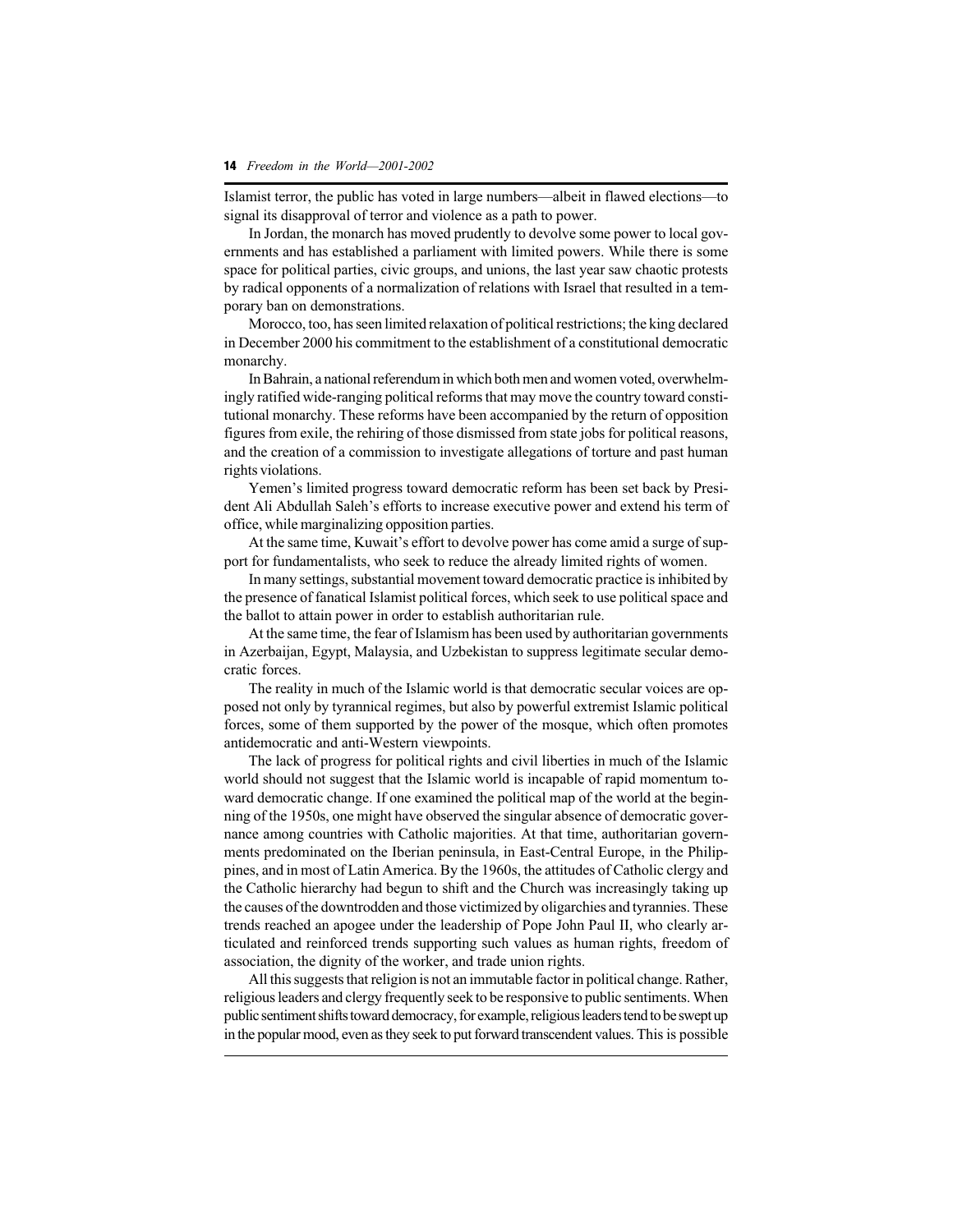because the great religious traditions are rich in references to the dignity of the individual and are malleable enough to support the project of democratic reform.

Similarly, someone looking at the European political landscape in the late 1980s might have pointed to the fact that the Orthodox Christian states seemed resistant to democratic practice. Now, significant reform has been achieved in such protestant states as Bulgaria, Serbia, and Yugoslavia, and democratically elected governments have become the norm in Russia and Ukraine.

It is not to be discounted that similar trends toward democratic change could occur in the coming decades in the Islamic world. Indeed, in one sense, the Arabic countries share one important characteristic with the vast majority of liberal democracies: they are mono-ethnic states with a majority ethnic group representing more than two-thirds of the population.

# **FREEDOM AND ETHNICITY**

Just as there are important regional variations in basic freedoms and political systems, there are also noteworthy distinctions between mono-ethnic and multi-ethnic countries with regard to freedom and democracy. Indeed, democracy is, as a rule, significantly more successful in mono-ethnic societies (that is, societies in which there is a single dominant majority-ethnic group representing more than two-thirds of the population) than in ethnically divided and multiethnic states.

When this year's survey data are examined through the prism of ethnic composition, they offer some revealing findings. For example, of Free countries, 63 (74 percent) have a dominant ethnic majority representing more than two-thirds of the population, while 22 (26 percent) do not. Among Partly Free countries, 24 (41 percent) are mono-ethnic, while 35 (59 percent) are multiethnic or ethnically divided. Additionally, among the Not Free states, there are 27 (56 percent) that are mono-ethnic, while 21 (44 percent) are not. In short, a state with a dominant ethnic group is some three times more likely to be Free than is a multiethnic state.

Similar patterns can be found among the democracies. Of the world's 121 electoral democracies, 79 (65 percent) have a dominant ethnic group and 42 (35 percent) do not. Of the 71 countries that do not have a democratic government, 35 (49 percent) are mono-ethnic and 36 (51 percent) are not.

One reason for this outcome is that in ethnically divided and multiethnic societies, political parties tend to form around ethnic allegiances. This is particularly the case in multiethnic states where ethnic groups are not heterogeneously dispersed throughout the country, but live in specific geographic regions. Many African states fall into this pattern. At the same time, as a rule, in societies where there is a single dominant ethnic group, political mobilization along primarily ethnic lines is less likely and politics tend to divide along the lines of economic and class-based interests. This is the record of the nationstates in much of Western and Central Europe and in most countries in the Americas.

At the same time, it must be said that there are numerous examples of successful multiethnic societies, many of which have a strong tradition of decentralized power, federalism, and protection of ethnic and minority rights, and a strong and vibrant market system open to the participation of a broad range of religious and ethnic communities.

#### **WORST OF THE WORST**

There are 48 states that are rated Not Free and in which a broad range of freedoms are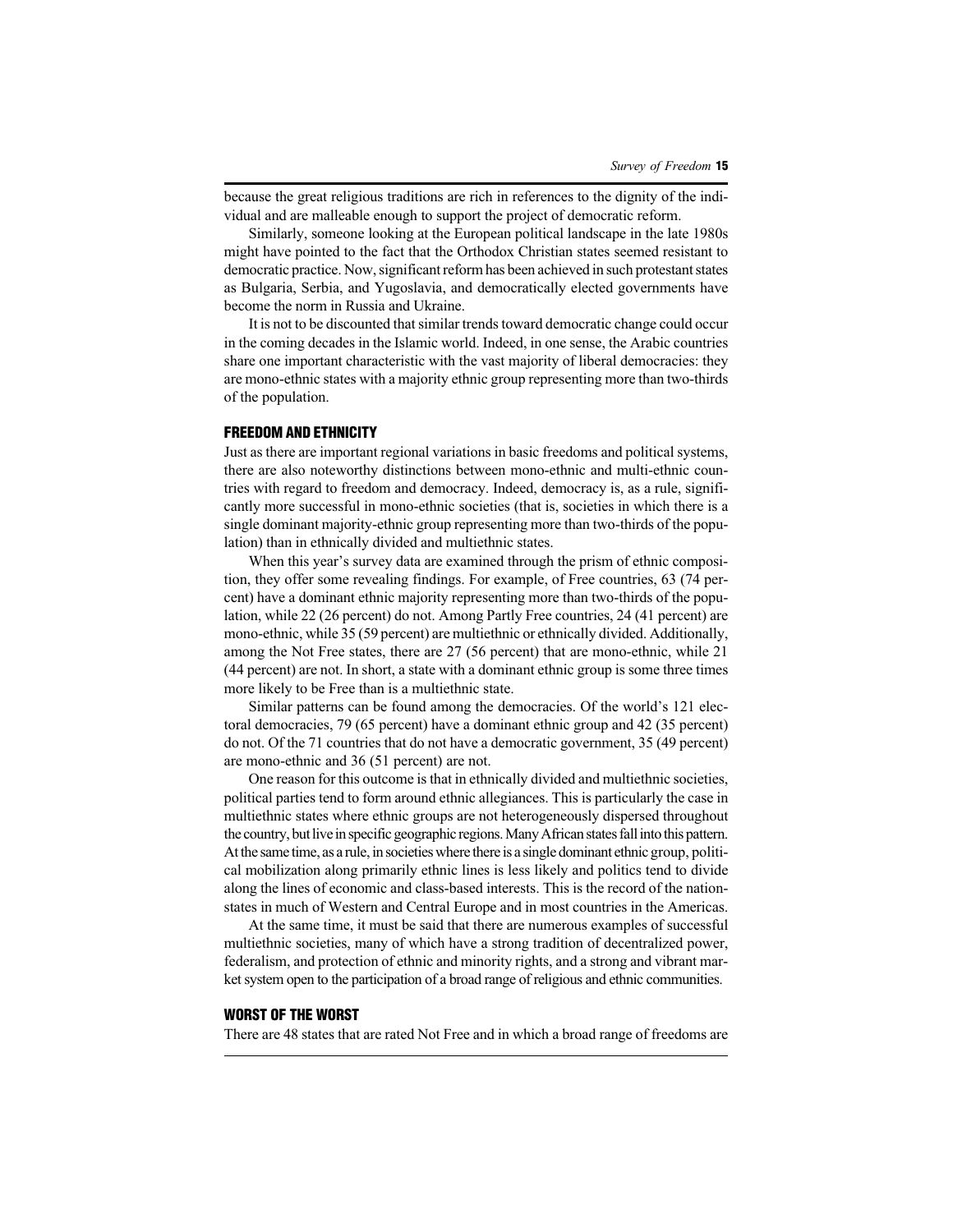systematically denied. Of these, 28 have majority Islamic populations. Among the Not Free countries, 10 states have been given the survey's lowest rating of 7 for political rights and 7 for civil liberties. These worst-rated countries represent a narrow range of systems and cultures. Two—Cuba and North Korea—are one-party Marxist-Leninist regimes. Seven are majority Islamic countries (Afghanistan, Iraq, Libya, Saudi Arabia, Sudan, Syria, and Turkmenistan). The remaining worst-rated state is Burma, a tightly controlled military dictatorship.

There are two worst-rated territories: Tibet (under Chinese jurisdiction), and Chechnya, where an indigenous-Islamic population is engaged in a brutal guerrilla war for independence from Russia.

#### **TERROR AND FREEDOM**

The end of the Cold War and the more than quarter-century-long third wave of democratic expansion contributed to the reduction in perceptible threats to peace and security. Analysts of global conflicts have also pointed to additional positive security-related trends: the absolute decline in major conflicts since the beginning of the 1990s and the virtual disappearance of interstate conflict.

Now the world faces the emergence of mass terrorism associated with a universalist revolutionary ideology that seeks to create a *khilafah*, a transnational caliphate, or Islamic regime, governed on the basis of a rigorous and narrow-minded interpretation of Islam. This ideology, which repudiates democracy as an alien Western concept, will pose serious challenges inside established democracies, for new democracies, in countries seeking to reform, and among the world's tyrannies.

In established democracies, efforts to combat terrorism will necessarily require greater intrusiveness by the state in the lives of its citizens, and in particular in the activities of recent immigrants, foreign students, and short-term residents. Yet the deep roots of an independent judiciary in established democracies are likely to ensure that a proper balance between liberty and security is maintained.

In new democracies, weak political institutions will be faced with the challenge of intelligently coping with terrorist threats in the absence of entrenched traditions of respect for civil liberties. In settings just emerging from tyranny, the appeal of authoritarian quick fixes may find added resonance among electorates.

At the same time, there is already ample evidence that the war against terrorism may give already authoritarian regimes a pretext for political repression against opposition groups, whether or not credible links exist to terrorist and extremist movements.

The monstrous terrorist attacks of September 11, 2001, which claimed thousands of lives in the United States, are without question a watershed event in international affairs. In the coming years, key foreign policy issues and geopolitical alignments will be seen through the prism of that cataclysm and the comprehensive war on terrorism triggered by the murderous attack on America.

Yet the resurgence of mass terror on U.S. soil seems at immense odds with the great trends of the last decade: the spread of democracy and the decline in major conflicts. With the impressive expansion of democratic regimes in Latin America, the countries of the former Soviet bloc, and parts of Asia and Africa, many envisioned an era of greater international cooperation. Likewise, many saw in the collapse of Communist ideology the disappearance of transnational ideological rivals to democracy and the free market. Clearly, the promise of democracy has not been destroyed by the events of September 11.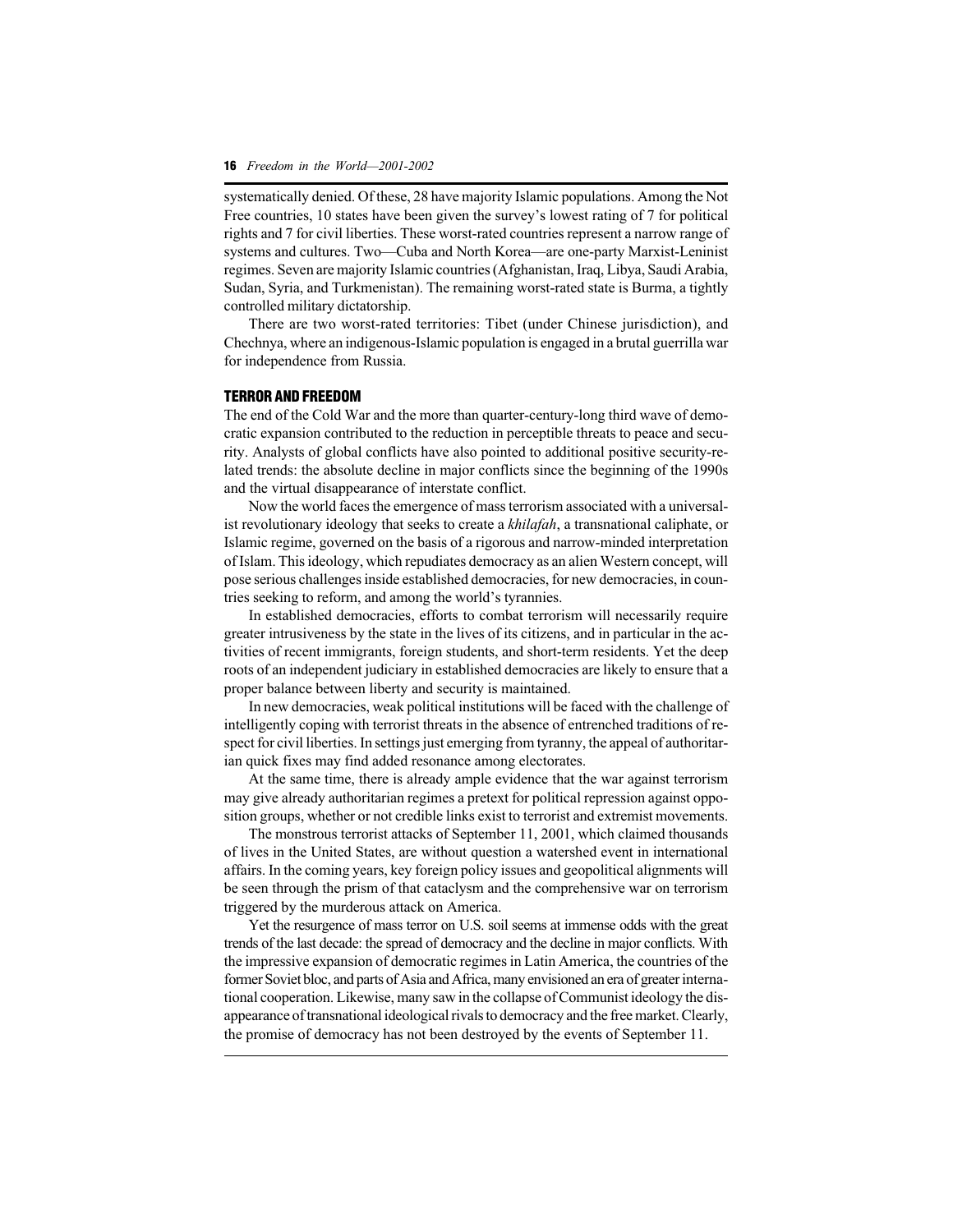Indeed, the triumph of the values of democracy and human rights may well be contributing to the irrational fury of revolutionary millenarians, who seek in a series of dramatic acts of evil to reverse history and supplant the natural human instinct for autonomy and dignity with an esoteric ideology of neo-totalitarian control masked in the language of religion.

#### **THE STRUGGLE WITH TERROR**

In this context, it would be wrong for the leaders of the democratic community of nations to conclude that the project of promoting the expansion of democracy must be abandoned or suspended in the face of the terrorist and Islamist threat.

Clearly, the proposition that democratic elections are an instant solution to the problems of all struggling societies is inappropriate. There are some societies so deformed and brutalized by decades of repression and terror that the call for immediate elections could lead to the electoral victory of demagogic forces eager to impose their own new forms of tyranny.

However, the project of providing to peoples living in closed societies the benefits of open access to information through uncensored radio and satellite television broadcasting and through initiatives that provide access to books on democracy and economic freedom must be intensified.

In addition, support should be given to countries that are seeking to move away from statism in their economic life and to afford their citizens the opportunity to exercise initiative in economic pursuits.

Finally, the international community should expand its commitments to support pro-democratic civic organizations and civil society in repressive settings.

Such initiatives must not be seen as somehow at odds with the antiterrorist agenda. Rather they should be seen as the mechanisms by which reliable allies of the democratic world and committed opponents of terrorism and ideological extremism are empowered.

As the battle against terrorism and extremism takes shape, it would be wrong to disregard the fundamental progress made over the last quarter century toward more open and democratic systems. For it is the moral appeal of democratic values and the preponderance of strategic power and economic resources in the emerging global community of democratic states that are the most compelling reasons for confidence that the scourge of terrorism will be defeated.

## **WHY THE FUTURE IS WITH FREEDOM**

Despite the vexing challenges posed by mass terrorism, there are convincing reasons to hope that the countries that embody the values of freedom and democracy can prevail. This above all is made clear by the overwhelming advantage that free societies enjoy in terms of their share of the world's resources. Free countries account today for \$26.8 trillion of the world's annual gross domestic product (GDP), which represents 86 percent of global economic activity. By contrast, Partly Free countries accounted for \$2.3 trillion in output (7 percent) and Not Free countries produced \$2.2 trillion in economic output, representing 7 percent of the globe's GDP.

These vast material and financial resources are a confirmation of the crucial role played by political freedom and the rule of law in spurring economic progress. Moreover, this vast reserve of the democratic world's economic power suggests that free